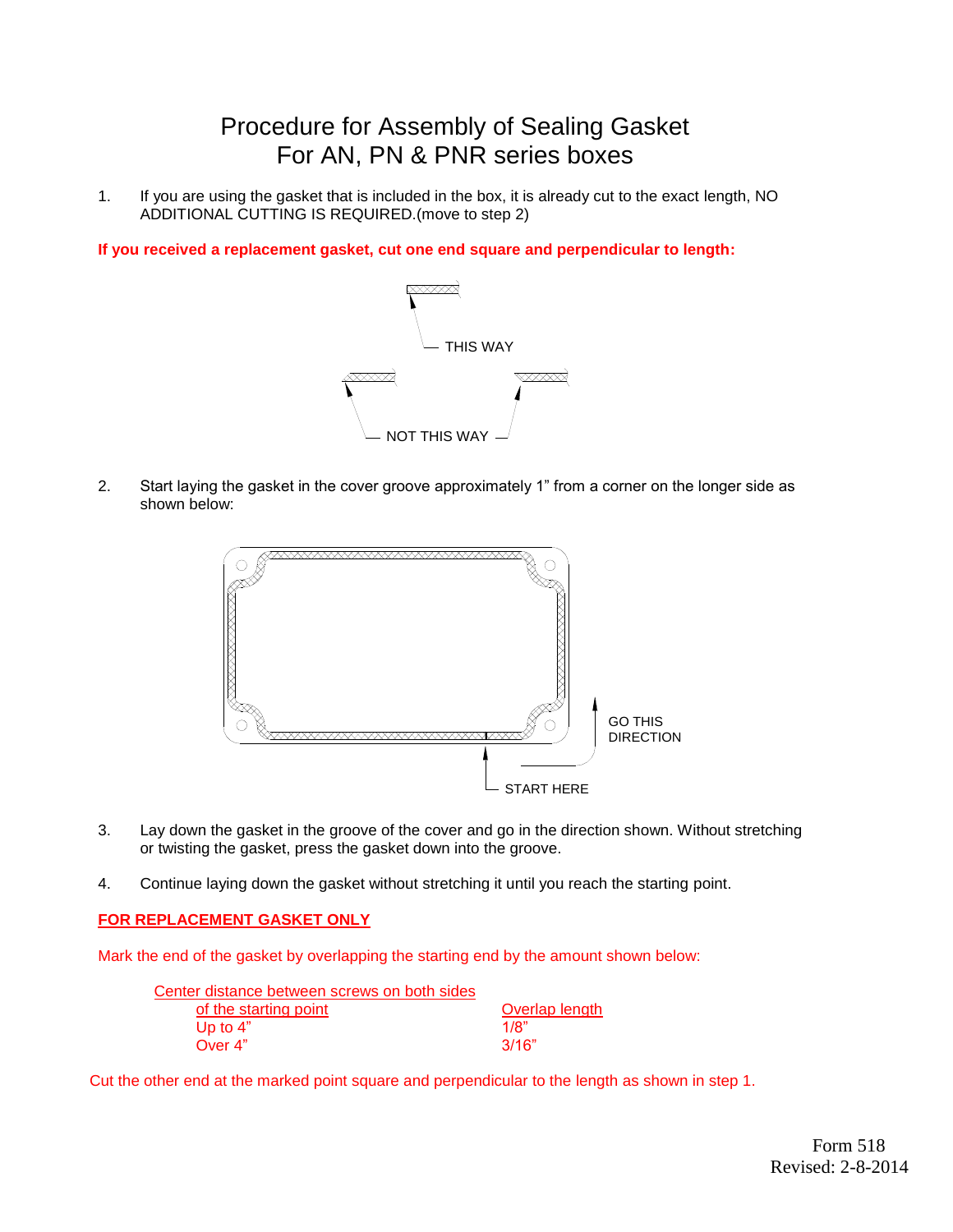5. Butt the end against the starting end in the groove, press against the starting end and then press the gasket end down into the groove while keeping the pressure against the starting end. This procedure ensures that there is some compression pressure between the two ends of the gasket.